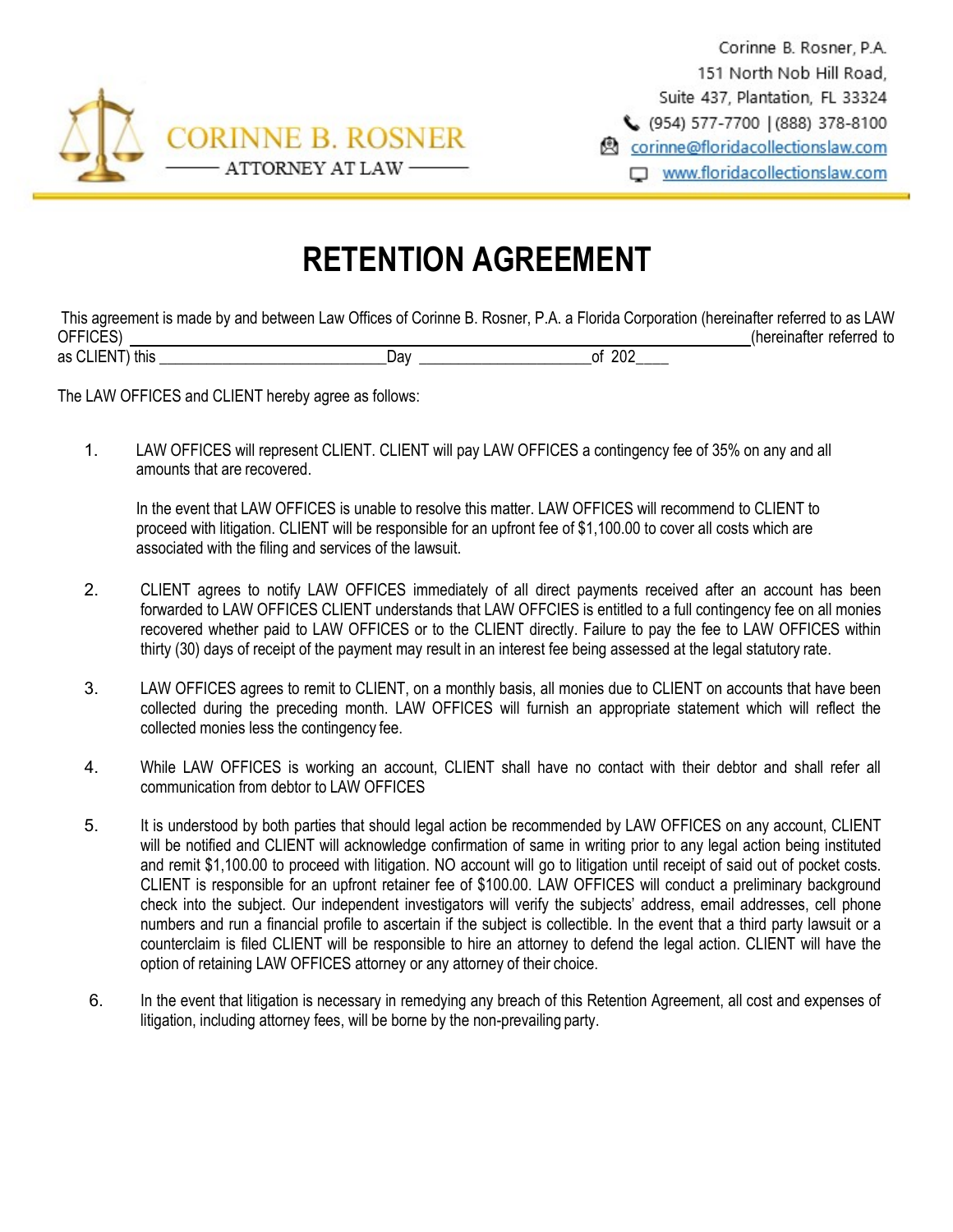7. Each agrees and acknowledges that the laws of Florida shall govern the validity construction, interpretation and effect of this Agreement. This agreement shall be binding upon the parties.

## **THIS AGREEMENT shall be binding upon the parties**

| The parties hereto have here unto set their hands and seal this | day of | 202 |
|-----------------------------------------------------------------|--------|-----|
|-----------------------------------------------------------------|--------|-----|

By: By:

Corinne B. Rosner, P.A. Client